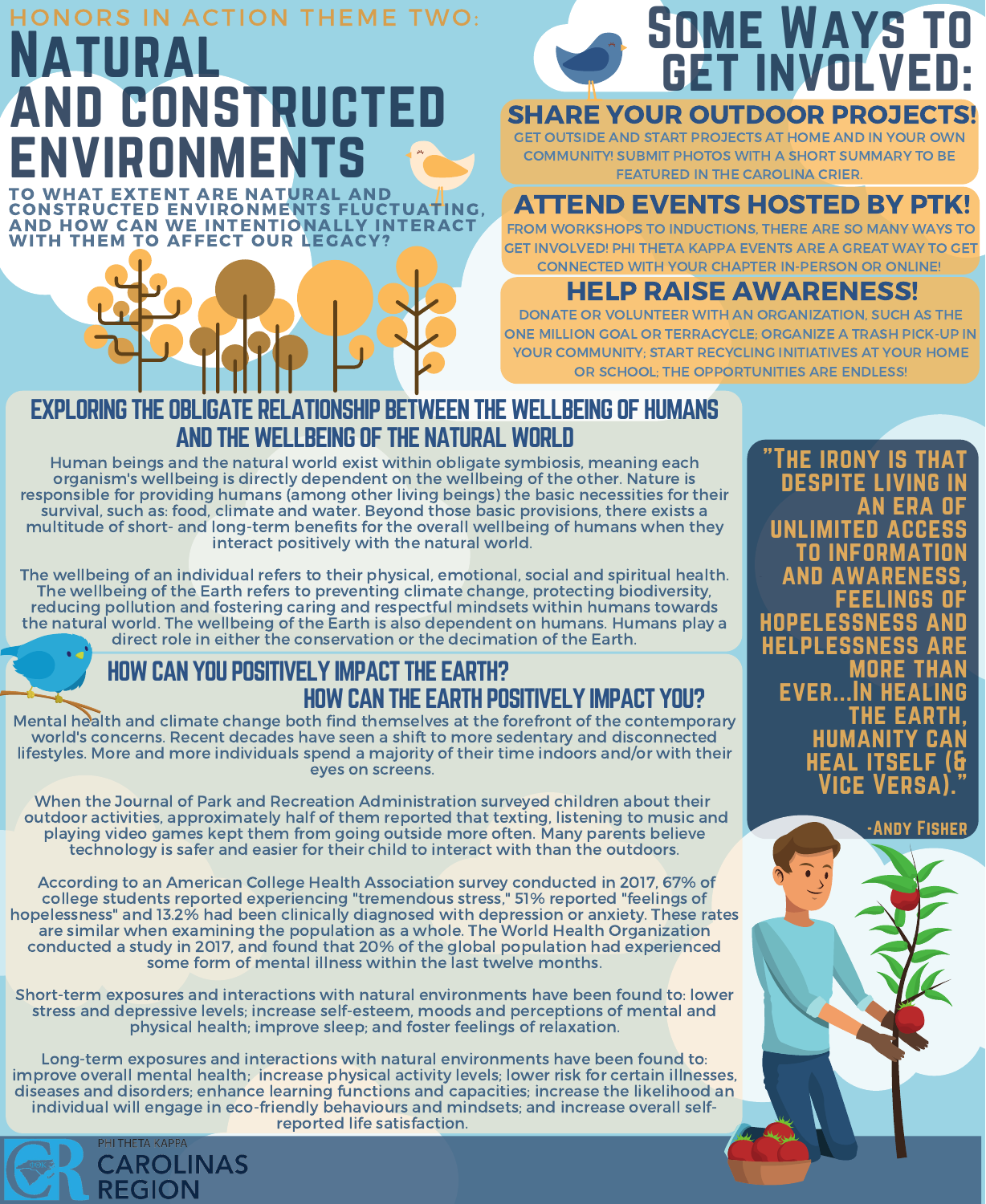

CHAPTER ADVISOR: \_\_\_\_\_\_\_\_\_\_\_\_\_\_\_\_\_\_\_\_\_\_\_\_\_\_\_\_\_\_\_\_\_

CHAPTER PRESIDENT : \_\_\_\_\_\_\_\_\_\_\_\_\_\_\_\_\_\_\_\_\_\_\_\_\_\_\_\_\_\_\_\_\_